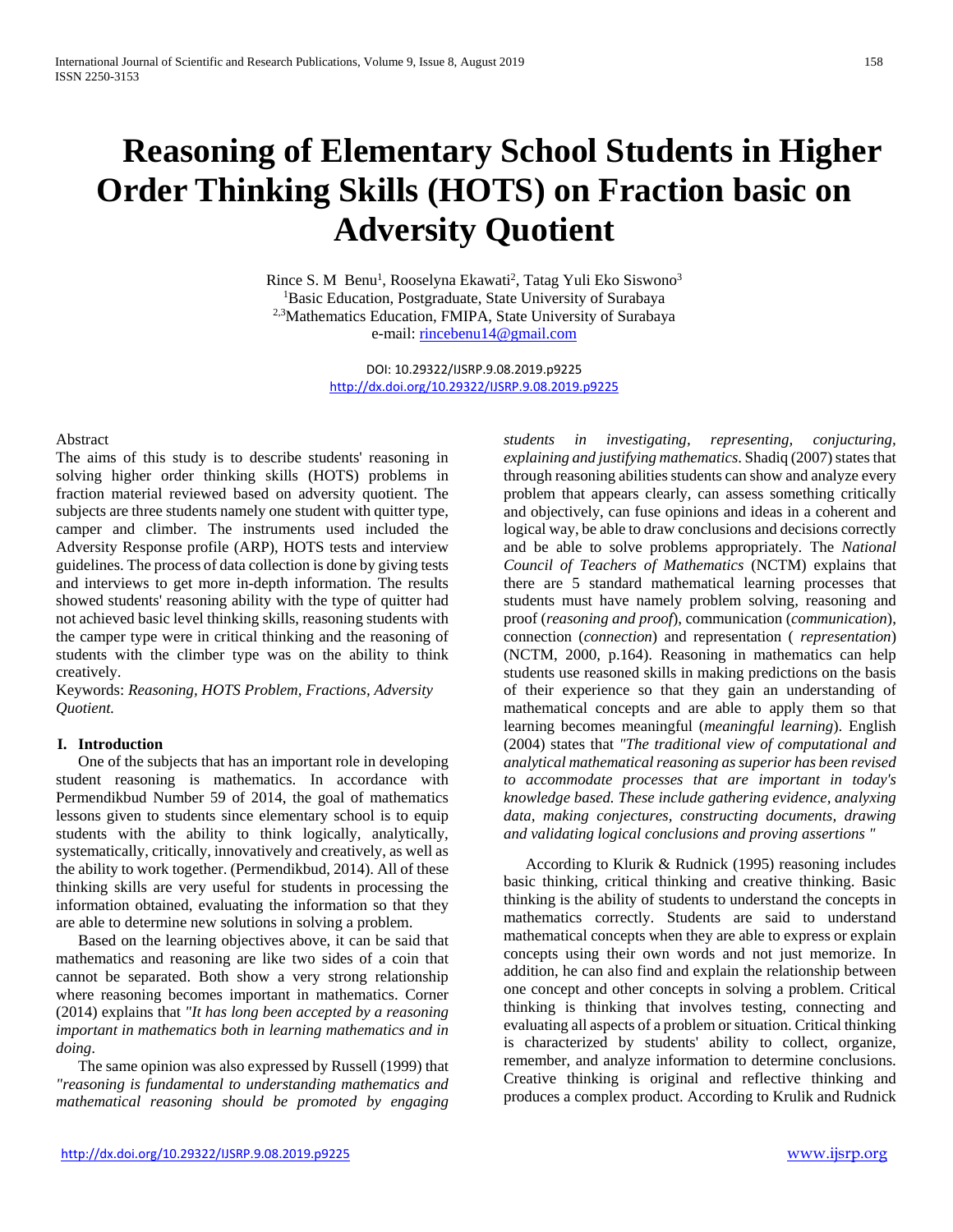in creative thinking students can synthesize ideas, build ideas, plan ideas and apply these ideas so that they discover and produce new products.

There are several problems related to students' reasoning in mathematics. Gunham (2014) in his study concluded that students' reasoning abilities were still low in providing explanations and evidence of a problem solving conclusion obtained. Lenola, et al. (2016) further revealed that students' reasoning abilities in solving problems were in the low category of 4%, students with medium category reasoning abilities as much as 32%, and students with high category reasoning abilities as much as 64%.

Another problem regarding the students' low reasoning abilities was expressed by Aboselem (2016), in his research he concluded that test questions designed by the teacher only measured low order thinking skills in Bloom's taxonomy, namely at the remembering level of 28.57% , understand 14.29% and apply 57.14%. while for high-ability questions, at the level of analysis, evaluation and creation are 0%.

One of the basic material in mathematics that must be mastered by elementary school students is fraction material. Good ability in fractions will help students understand other mathematical materials. As Kim (2015) said that *fraction was specifically selected as the focus of the problem because it is embedded in the content of elementary and intermediate algebra*. The reason for studying fractions is fractions are considered as the basic material for lecturing other mathematical concepts such as algebraic material and also for higher concepts.

In overcoming the problem of low student reasoning in Indonesia, the government introduced the issue of HOTS (*Higher Order Thinking Skills*). In the 2013 Curriculum HOTS type questions began to be developed with the aim of students not only being able to solve routine questions using standard formulas / algorithms, but also must be able to reason and use mathematics to solve non-routine problems encountered in daily life - day.

Minister of Education and Culture (2017) revealed that HOTS is a question that requires high-level thinking skills and involves a reasoning process, so that it can hone critical thinking skills, logical, reflective, metacognitive, and creative. The HOTS problem develops students' ability to think at the level of analysis, evaluation, and creation. (Anderson & Bloom, 2001).

HOTS questions have a big role for students, among others 1). Equip students to have skills in saving the 21st century, 2). increase student learning motivation, 3). improve the quality of questions 4). increasing love for the progress of the region. In working on the *HOTS* Question, students are expected to be able to apply the knowledge and methods that have been learned in solving a problem in a creative, innovative way to the stage of discovering an innovation / new discovery. (Minister of Education and Culture, 2018). Furthermore, Arifin (2018) explains that through *HOTS* questions students can criticize and evaluate information, make conclusions and make generalizations. Students can also create various solutions to solve problems related to everyday life.

<http://dx.doi.org/10.29322/IJSRP.9.08.2019.p9225> [www.ijsrp.org](http://ijsrp.org/) Students 'ability to solve Higher Order Thinking Skills problems is influenced by students' resilience in facing

challenges or problems. Students' responses in facing a challenge vary. Someone can solve the problem well if supported by the ability to solve good problems too. The ability that is in someone in facing a challenge or problem and looking for a solution to the problem is known as *Adversity Quotient* (AQ). According to Stoltz (2000), *Adversity Quotient* is the ability of students to survive and overcome problems. This ability includes perseverance, patience, steadfastness and is not easily discouraged in facing problems.

Stolzt (2000) revealed that *Adversity Quotient* (AQ) has four dimensions namely *Control, Original, Ownership, Reach and Endurance*. These dimensions include how a person responds to a problem. By using these four dimensions, we can see the response categories of each person in the face of difficulties. Stolzt classifies people based on their level of intelligence *Adversity Quotient* (AQ) into three groups namely *Quitter, Champer and Climber.*

Based on the background described above, the researcher wants to conduct research with the aims **"Reasoning of Elementary School** *Higher Order Thinking Skill* **(HOTS) on fraction on based on** *Adversity Quotient* **(AQ)".**

# **II. Methods**

This research is a type of qualitative research with descriptive research methods. Student reasoning will be identified and described based on the HOTS Test results and the results of the interview based on reasoning tests. This research was conducted at SD GMIT Soe II. The subjects in this study were 5th grade students of SD GMIT Soe II. The technique in selecting subjects starts with selecting the class of prospective research subjects, followed by giving the Adversity response profile (ARP) test for grouping students in 3 types namely quitter type students, campers and climber. From the results of grouping based on ARP, the research subjects were selected consisting of one type of quitter student, camper and climber. The instruments in this study consist of two types, namely the main instrument and supporting instruments. The researcher will also observe and monitor directly the implementation of the *Higher Order Thinking Skills Test* and Questionnaire on the *Adversity Response Profile* (ARP) and interview activities with the research subjects. Supporting instruments include the *Higher Order Thinking Skills* (HOTS) Test, *Adversity Response Profile* (ARP), interview guidelines and recording devices. All supporting instruments make and the second validation process is carried out.

The interview used in this study was a semi-structured interview. This is done to get more in-depth information about students' reasoning in working on the *HOTS* Test. The data analysis technique consists of the stages of reducing data, presenting data and conclusions. The following is the Student Reasoning Indicator in solving HOTS problem :

| Reasoni | <b>Student activity</b> | Code |
|---------|-------------------------|------|
| ng      |                         |      |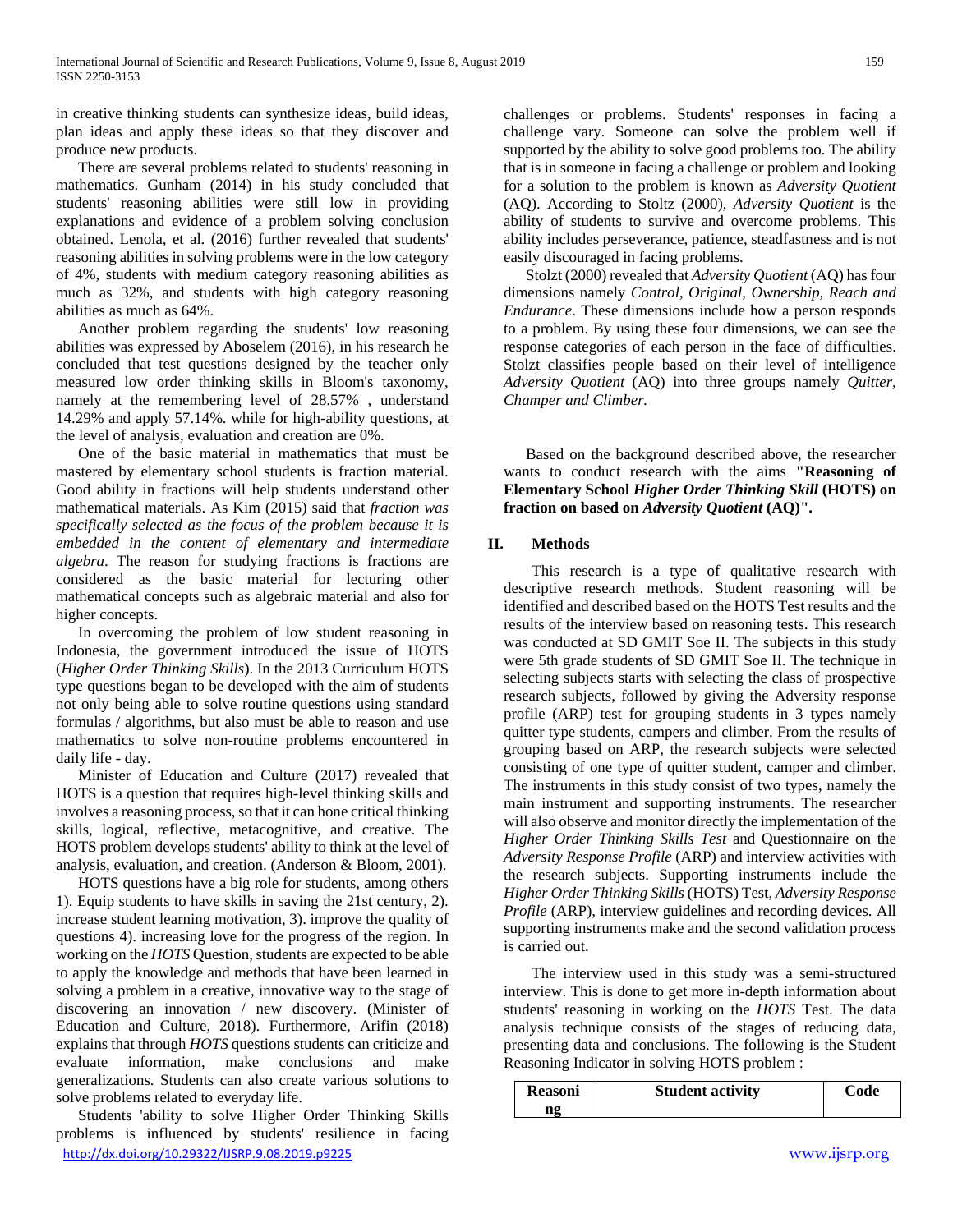International Journal of Scientific and Research Publications, Volume 9, Issue 8, August 2019 160 ISSN 2250-3153

| <b>Basic</b>    | $\blacktriangleright$ | Explain the information             | ⋗ | BC1             |
|-----------------|-----------------------|-------------------------------------|---|-----------------|
| thinking        |                       | available on the question           |   |                 |
|                 | ≻                     | Explain the mathematical            | ➤ | BC2             |
|                 |                       | concepts that will be used in       |   |                 |
|                 |                       | solving problems                    |   |                 |
| Critical        | $\blacktriangleright$ | Check and determine                 | ➤ | CL1             |
| Thinking        |                       | information that does not yet       |   |                 |
|                 |                       | exist and use all information       |   |                 |
|                 |                       | in solving a problem                |   |                 |
|                 | ⋗                     | Determine the conclusion of a       | ➢ | CL2             |
|                 |                       | problem                             |   |                 |
|                 | ⋗                     | Arguing against problem             | ➢ | CL3             |
|                 |                       | solving                             |   |                 |
| Creative        | ≻                     | Plan new ideas or solutions in      | ↘ | CV <sub>1</sub> |
| <b>Thinking</b> |                       | solving problems                    |   |                 |
|                 | ≻                     | Applying new ideas<br><sub>or</sub> |   |                 |
|                 |                       | solutions that are different        | ↘ | CV2             |
|                 |                       | solving previous<br>from            |   |                 |
|                 |                       | problems                            |   |                 |

# **III. Research Finding**

a. Based on the results of the HOTS test and reasoning based interviews, it was shown that the three subjects had different reasoning abilities. *Question number one*: In commemorating the "National Awakening Day" on May 20, 2019 all delegates IV to V SD GMIT SOE II were sent to attend the ceremony at the SOE Puspenmas Field. The total number of students participating in the program is 80 people. During the ceremony there were differences in costumes used by students. There are  $\frac{3}{4}$  $\frac{3}{4}$  students wearing red and white clothes,  $\frac{1}{5}$  students wearing pramuka clothes, and the rest students wearing sports clothes. Determine the number of students who wear red and white clothes and sports clothes!

Then the written test results and interviews with camper type students (SCP) in completing question number 1.

P: From the matter of what you read related to what material? SCP: fraction (BC1)

P: Why do you say it's fraction material?

SCP: Because there are characteristics of fractions (BC1)

P: what are the characteristics of fractions?

SCB: there is a numerator and denominator (BC1)

P :Look at the question, what is known from the problem?

SCP: total number of students 90,  $\frac{3}{4}$  using red and white clothing 1  $\frac{1}{5}$  uses pramuka clothes (BC2)

P: what was asked about the question?

SCP : the number of all students using red and white cloth and sports (BC2)

P: mention it information that is not yet available in the question?

SCP: many students use sports clothing (BC2)

<http://dx.doi.org/10.29322/IJSRP.9.08.2019.p9225> [www.ijsrp.org](http://ijsrp.org/) P:how to find out many students who wear sports clothes?

SCP: di Jawab



SCP: The firt step is to determine  $1 - \frac{1}{4}$  $1 - \frac{3}{4}$  then subtract with 5 1

(BC2)

P: How do you change 1 into a fraction?

SCP: The fraction of 1 is  $\frac{1}{1}$  $\frac{1}{1}$  so it is written  $\frac{1}{1}$  $\frac{1}{1}$ 4  $\frac{3}{2}$ (CL1)

P: how to equate the denominator of two fractions?

SCP : By cross-multiplying the numerator in the first fraction is multiplied by the denominator of the second fraction and the numerator in the second fraction is multiplied by the denominator of the first fraction. As well as for the denominator, the denominator of the two fractions is multiplied as in figure 1a (BC2)

P: What is the result of the reduction?

SCP: then proceed with the reduction of the third fraction to

get the results  $\frac{1}{20}$  $\frac{1}{2}$  (see figure 1b)



P: How to determine the number of students using red and white clothes?

SCP: the way is to multiply many parts of students using red and white clothes with the total number of students (see figure 4) (BC2)

P: How to determine the number of students using sports clothing?

SCB: the way is to multiply many parts of students using sportswear with the total number of students (see figure 2)  $(CL1)$ 



**Figure 2**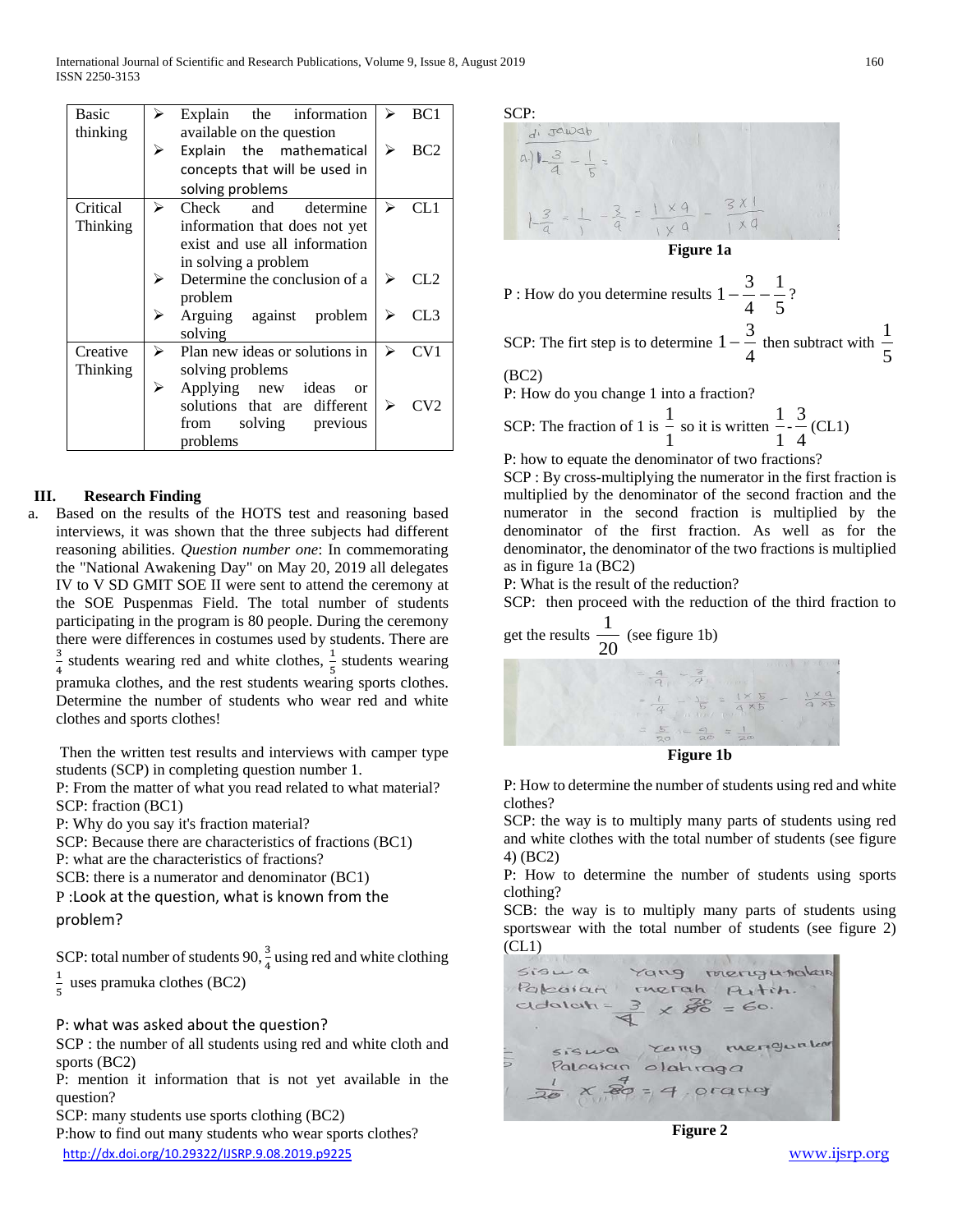International Journal of Scientific and Research Publications, Volume 9, Issue 8, August 2019 161 ISSN 2250-3153

#### **P:** What is your conclusion?

SCP: In conclusion, there are 64 students who use red and white clothes and sports. (see figure 3)(CL2)

sision voro wenquration polecyan obstroga 40 orang sision Yong mengunakan Pakayan merah putru dart olehraga adalah 60 x 9 = 69 orong

### **Figure 3**

Based on the results of the tests written in figure 3-5 and interviews with camper type students, it was shown that students with the camper type were able to determine information that had not been provided for the existing problems, were able to do the calculation results using a reduction operation, division and multiplication of fractions with steps- step correct solution. He is able to determine the correct conclusion of the problem given and provide a logical argument. So students with camper types are able to reason well and are in the category of critical thinking. He has been able to examine the information that exists and use it in determining how to solve a problem, is able to determine the conclusions of a problem and provide an argument against solving the problem.

Camper and climber type students already have good understanding of the fractions and operations. The difference is that climber students have two different ways of determining the resolution of problem number 1. The following are the results of written tests and interviews with climber type students.

P: From the matter of what you read related to what material? SCP: fraction (BC1)

P: Why do you say it's fraction material?

SCP: Because there are characteristics of fractions (BC1)

P: what are the characteristics of fractions?

SCB: there is a numerator and denominator (BC1)

P :Look at the question, what is known from the problem?

SCP: total number of students 90,  $\frac{3}{4}$  using red and white clothing 1  $\frac{1}{5}$  uses pramuka clothes (BC2)

P: what was asked about the question?

SCP : the number of all students using red and white cloth and sports

SCP : the number of all students using red and white cloth and sports (BC2)

P : mention it information that is not yet available in the question?

SCP : many students use sports clothing (BC2)

P :how to find out many students who wear sports clothes? SCP :Can be seen in figure 4



Figure 4

 $\triangleright$  While the difference with camper type studient lies in the process of finding the number of students using red and white clothes and sports. Camper students only use one method while climber students use two ways

P: how do you determine the number of students using red and white clothes and sports?

SCB: the first way: students who wear red and white

clothes  $\frac{1}{4}$  $\frac{3}{2}$  part are added to students who wear sports

clothes 20  $\frac{1}{2}$  part (see figure 5a & 5b)







# Figure5b

So the number of students who use red and white clothes and

$$
~\text{sports is that}~\frac{16}{20}x80 = 16x4 = 64 \text{ students}
$$

**P:** Do you have other ways to solve problem number 1?

SCB: Yes. Second method: students count each number of students using red and white clothing and sportswear. The number of students who use red and white clothing is that  $\frac{3}{x}$ 4 3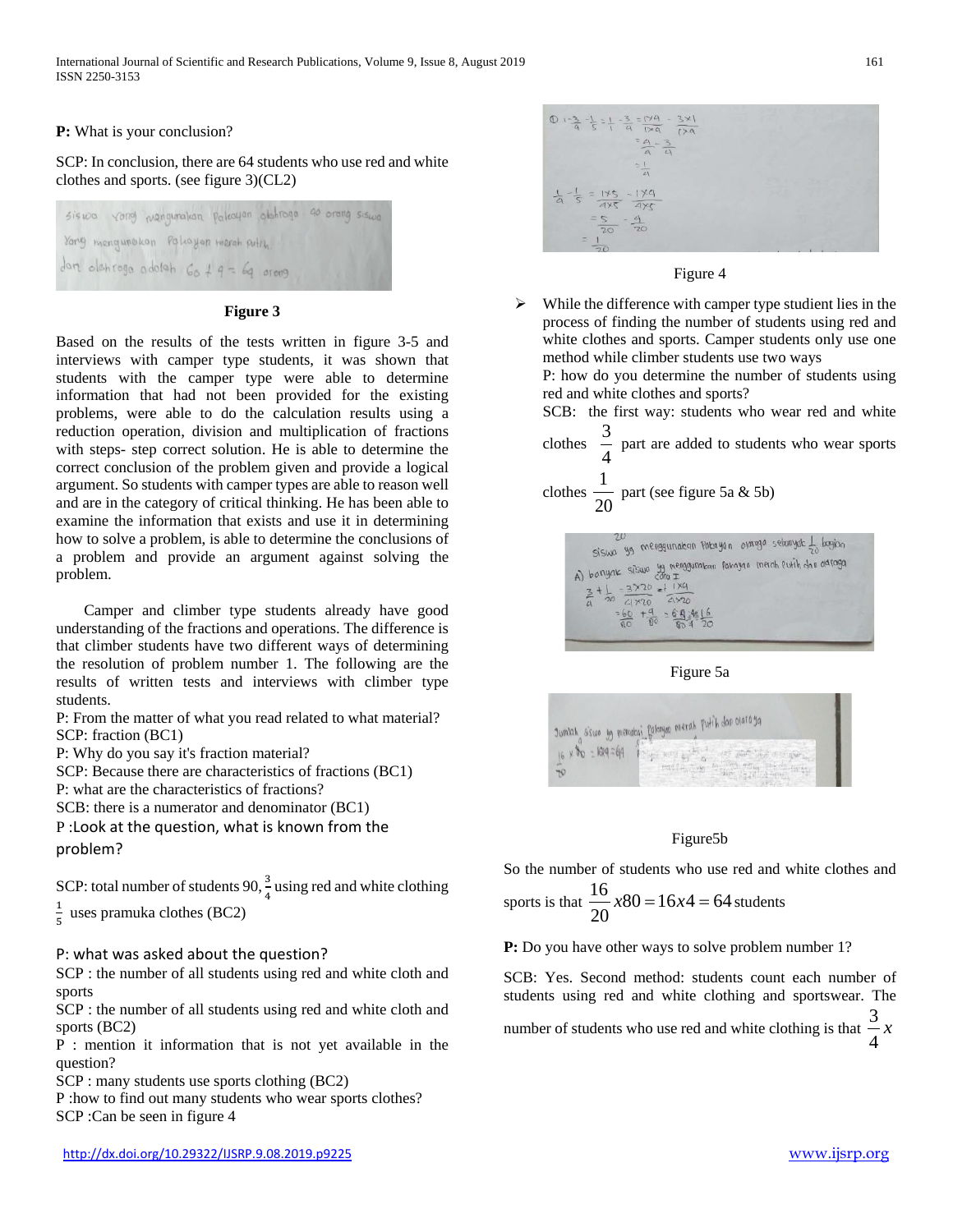total of students = 
$$
\frac{3}{4}x^80 = 3x20 = 60
$$
 and students who  
wear sports clothing =  $\frac{1}{20}x80 = 1x4 = 4$  (CV1)

| $\frac{1}{4}$ on | x80<br>Jadi Jumlah Siswa 19 menggunakan<br>Pakayan olargo $\frac{1}{20}$ |  |
|------------------|--------------------------------------------------------------------------|--|
|                  | metal Putih 3x80 = 60 adalah 60+4:64 of atas                             |  |
|                  | $I_{\alpha}$ of $\alpha$ and $\alpha$<br>$0$ carridan                    |  |

Figure6

So the number of students using red and white clothing and sports is 64 people. (see figure 6)

P: whether the results obtained in the first way are the same in the second way

SCB: the results obtained in the first and second work methods are the same, namely the number of students using red and white clothes and sports are 64 people.

According to the results of written tests and interview transcript for climber type students, this type is able to recognize and understand the fraction concepts used to solve HOTS problems. In connection with the fraction material the climber type students are able to perform subtraction, multiplication, fraction addition operations with different denominators and operations with integers. He uses information that is on all problems, all mathematical concepts that arise and are able to connect with one another. In addition, the climber type is also able to plan new ideas or solutions in solving problems, able to apply new ideas or solutions that are different from the previous problem solving.

Following is the transcript of the interview conducted by quitter type students (SQT) in question number 1.



# **Figure 7**

P: Pay attention to the shape  $1 - \frac{3}{4}$  – 5  $\frac{1}{x}$ , how to determine the result of the reduction in rupture? SQT: By equating the denominator P: How do you equate the denominator? SQT: By multiplying 4 and 5, namely 20

P: What is the next step?

S: numerator First fraction: 20 divided by 20 times 1 result 20 Second fraction numerator: 20 for 4 times 5 results 15 3: 20 fraction numerator divided by 5 times 1 result 4

P: Okay, but why the value of the second and third fractions is still 4 and 5

SQT: Because the one who changes the denominator is only the first denominator (Error 1)

P: After writing the denominator in the first fraction, what should be done?



P: Look at the shape again  $\frac{2}{4} + \frac{1}{20}$ 1 4  $\frac{3}{1} + \frac{1}{20}$ , how to add fractions with

different denominators?

SQT: By equating denominators of 4 and 20, namely 20 P: How do you get 20?

SQT: Because there is a denominator of 20 in the second fraction

P: how do you get value 
$$
\frac{16}{20}
$$
?

SQT: 20 divided by 4 multiplied by  $3 = 5 \times 3 = 16$ , so the results

are fractions 
$$
\frac{16}{20}
$$
 (error 2)  
P: Is 5 x 3 = 16? (error 2)

SQL: Yes Ma'am

P: how do you get value  $\frac{1}{20}$  $\frac{1}{2}$ ?

SQT: 20 divided by 20 times 1, so the fraction results  $\frac{1}{20}$ 1

P: Next what do you do to get the addition?

SQT: add up the numerator so that you get the results  $\frac{20}{20}$  $\frac{17}{20}$  (eror

3)

In Figure 7 shows that students experience difficulty in operating a form of subtraction from different denominators. This is because students think that the denominator is only in numbers that have no denominator (error 1). Then in figure 8 students experience errors in connecting the concepts of fraction division and multiplication so that the results are wrong (error 2) and also students make mistakes in doing fraction addition because the results of the multiplication obtained previously are worth the error (error 3).

In solving HOTS questions, quitter type students have not been able to understand the basic concepts in fraction material. Quitter students tend to have errors in associating fraction concepts used in solving a problem. Both errors are found to consist of errors in the process of equating the denominator of fractions with different denominators, doing land in fraction multiplication and addition operations. So the results of student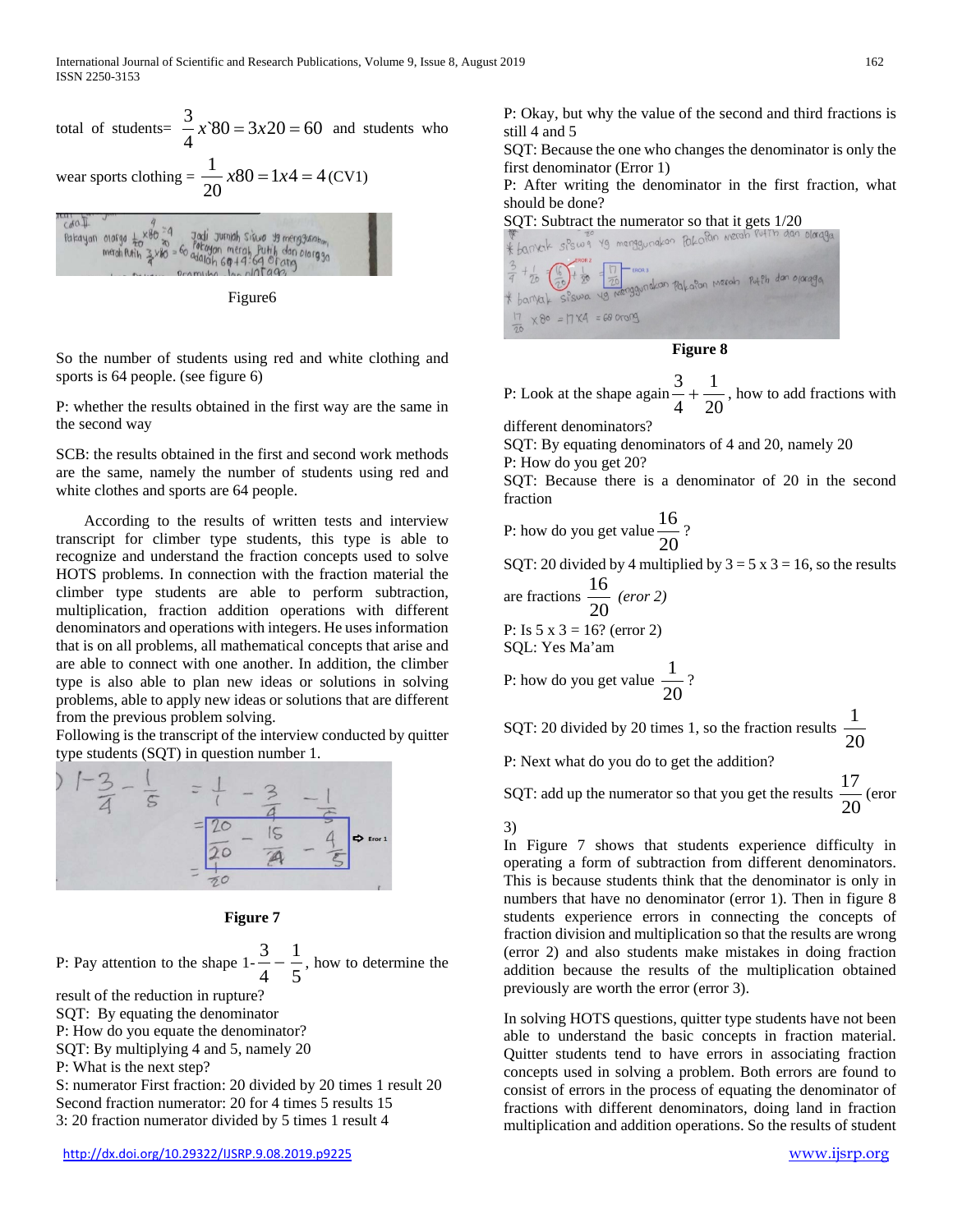work and interviews show that the type of quitter cannot provide a good reasoning process in solving HOTS problems. This type has not achieved basic thinking skills because it has not been able to understand the basic concepts in mathematics and connects every concepts and ideas to solve HOTS problems.

Thus it can be said that the reasoning abilities of climber type students are better than quitter and camper types. Climber type reasoning abilities can be classified into the ability to think creatively because he is able to plan new ideas and is able to apply these ideas to find solutions that are different from previous solutions. While the reasoning of students with the camper type is on critical thinking skills and students with quitter types have not achieved basic thinking skills.

# **IV. Conclusion**

Based on the results of research and discussion that has been described that students' reasoning abilities in solving HOTS problems have differences. The reasoning ability of students with the quitter type has not achieved basic thinking skills, reasoning students with the camper type are in critical thinking skills and students with the climber type are in creative abilities.

# **V. References**

- Aboselem, Yousef. 2016. *Assisment tecniques and students higher order thinking skill.s. International journal of secondary education. DOI: 10-11648/j.ijsedu.* 20160401.11
- Adegole, Benson A.2013. *Modelling the reationship between mathematical reasoning ability and mathematics attainment.Journal of educational on practice. ISSN 2222-1735, Vol. 4 No.17*
- Aliustaoğlu, Feyza, Abdulkadir Tuna & Abdullah Çağrı Biberts. 2018. *Misconceptions of Sixth Grade Secondary School Student on Fractions.* International Electronic Journal Of Elementary Education (IEJEE). pp. 591- 599.
- Aryani, Fenny. 2016. *Profil penalaran aljabar siswa SMP dalam memecahkan masalah matematika ditinjau dari Adversity Quotien*t. Disertasi.Universitas Negeri Surabaya.
- Anderson, Krathwohl L, D. Airasian, P. et al (2001), *A Taxonomy for Learning, Teaching, and Assessing: A revision of Bloom's Taxonomy of Educational Objectives*, New York: Pearson, Allyn & Bacon.
- Anderson, Krathwohl L. 2017. Pembelajaran, pengajaran dan assessment.(Penerjemah Agung Prihantoro). Yogyakarta: Pustaka pelajar
- Baroody A. J. 1993. *Problem solving, reasoning and communication K-8 helping children think mathematically.* New York Macmillan publishing company
- Ben-Chim et all. 2012. *Rasio and proportion. Reaserch and teaching in mathematics*
- Bloom, B. H. 1956.*Taxonomy of Educational Objectives,* Handbook 1: Cognitive Domain,David Mackay Co, New York.
- Brodie, Karin. 2010. *Teaching mathematical reasoning in secondary school classroom*. New York: Springer
- Brookhart, Susan M. 2010. *How to assess higher order thinking skills in your* classroom. Alexandria, Virginia USA: ASCD
- Eichhon, Melinda S. 2018. Conceptual Understanding of Fractions in the Fifth Grade.International Journal of Research in Education and Science (IJRES). Pp. 39- 54.
- English, L.D (2004). *Mathematical analogical reasoning* of young leaners.London : Laurence Erlbaun associates publisher
- Gunham, Berna C. 2014. *A case study on the investigation of reasoning skills in geometry.South Africa journal of education.*ISSN 2076-3433.Vol. 34. No.2
- Hendriana, Heris H, E.E.Roehati & Utari Sumarno. 2007. Hard skills dan soft skills matematika. Bandung : Refika Aditama.
- Hidayat, Wahyu. dkk (2018). *Adversity Quotient (AQ) dan penalaran kreatifmatematis mahasiswa calon guru,* Jurnal elemen.DOI. 10.29408/jel.v4i2.701.
- Jader, Jonas, Johan Sidenvall & Losiva Shumter. 2016. *Student mathematical reasoning and beliefs in nonroutin task solving" Jurnal of science and mathematics education. DOI : 10-1007/ s10763-016- 9712-3.*
- Kamus Besar Bahasa Indonesia*. 2019. https://kbbi.web.id/(online) . Diakses pada tanggal 15 Februari 2019.*
- Kemendikbud. 2018. *Buku pegangan penilaian HOTS Program peningkatan kompetensi pembelajaran berbasis Zona. Direktorat guru dan tenaga pendidikan. Jakarta: Kementrian pendidikan dan kebudayaan.*
- Kemendikbud. 2017*. Panduan penulisan soal 2017 SMP/ MTS. Pusat penilaian pendidikan.*Badan Penenlitian dan pengembangan. Jakarta: Kementrian pendidikan dan kebudayaan.
- King, FJ, Ludwika Goodson & Faranak Rohani. 1998. *Higher order thinking skills, Dfenition, teaching strategies, assessment.*Assessment & Evaluation educational program.
- Kilpatrick, J, Swaford & Findell. 2001. *Adding it Up. Helping children learn mathematics.* Washington, DC: National Academy Press.
- Kosko, Karl W. (2019). *A multiplicative reasoning assessment for fourth and fifth grades students. Jurnal Studies in educational evaluation.*
- Krathawohl, David R. 2002. *A revision of Bloom's taxonomy an overview.College of education.Vol. 41.*
- Linola, Delima Mei, Retno Marsitin & Tri Candra. 2017. Analisis kemampuan penalaran matematis peserta didik dalam menyelesaikan sola cerita. Phi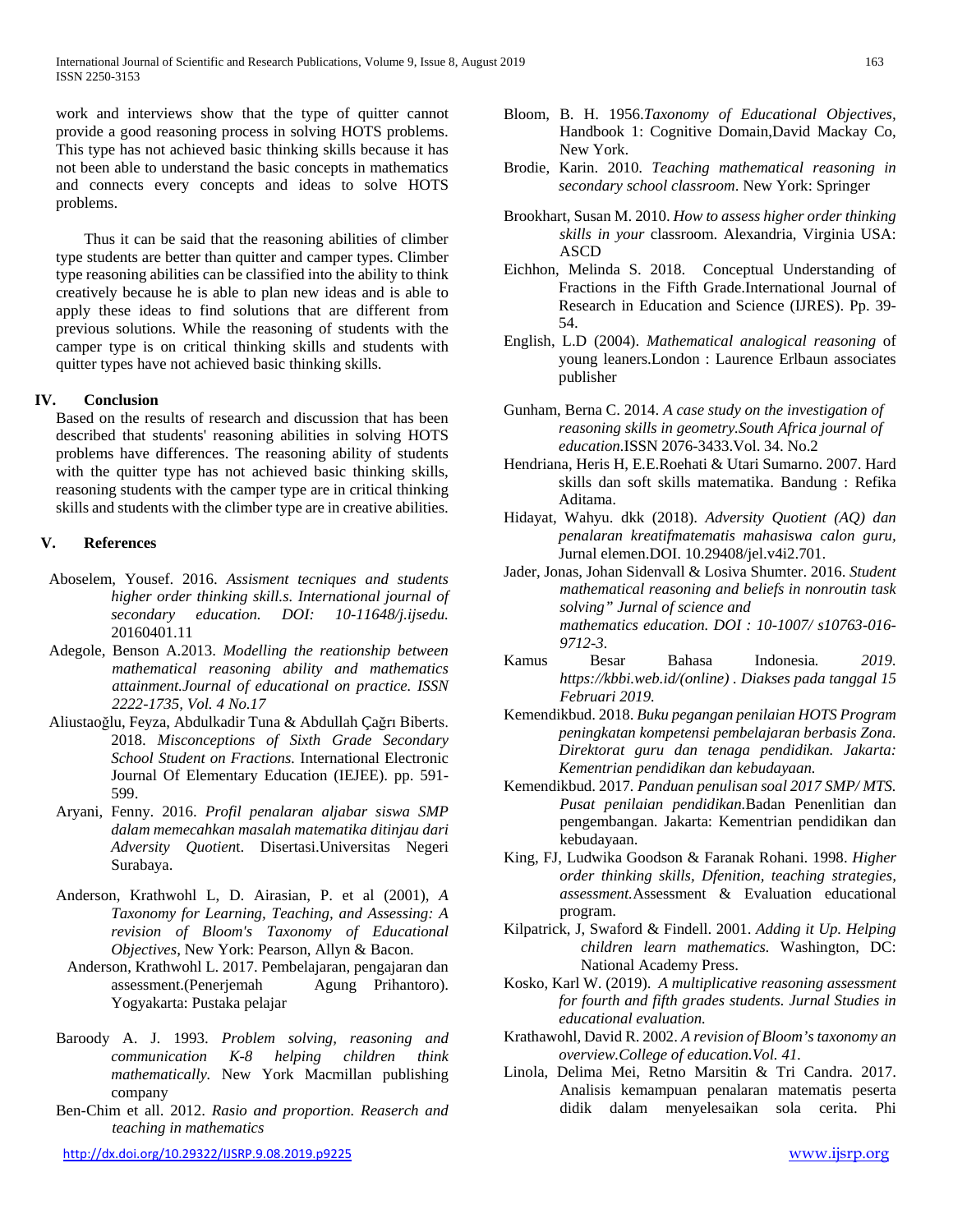Mathematica educational journal. Vol. 1, No. 1, p.27- 33

- Mason, J. L. Burton & K. Stacey. (2010). *Thinking Mathematically*. England: Peason education limited.
- Matore, M, Ahmad Z. K & Noldin A. Razak. 2015. *The Influence of AQ on the Academic Achievement among Malaysian Polytechnic Students*, Ia menyimpulkan bahwa *Adversity quotient. International education science. Vol. 8 No. 6*
- Miles, M. B and Huberman, A.M.(1994). Qualitative data Analysis.Amerika : Sage Publications.
- Mulyana, A & Utari Sumarmo. 2015. Meningkatkan kemampuan penalaran dan kemampuan kemandirian belajar siswa SMP melalui pembelajaran berbasis masalah. STKIP Siliwangi Bandung.Didaktik.Vol. 9, No.1.ISSN : 1978-5089
- Musser, Gary L. (2011).*Mathematics for elementary teachers a contemporary* approach <sup>9th</sup> edition USA: John Wiley & Sons. Isc.
- Nizam. 2016. Ringkasan hasil-hasil belajar assesmen dari hasil UN, PISA, TIMMS dan INAP. Pusat Penilaian Pendidikan Badan Penelitian dan Pengembangan Kementerian Pendidikan danKebudayaan.available online at: on october 05, 2018.
- Nazir, Moh. 2013. Metode penelitian. Jakarta: Ghalia Indonesia.
- NCTM. 2000. *Principles and Standards for school mathematics*. United stated of America. The National Council of teachers of mathematics, Inc.
- Nugroho, Arifin R. 2018. Higher order thinking skills (HOTS). Jakarta: Grasindo
- OECD. 2009. PISA 2009 *Results: Executive Summary The oecd programme for International student Assessment (pisa)*.available online at on october 05, 2018.
- OECD. 2015.Program for international student assesmen (PISA) result from PISA 2015 on october 05, 2018.
- Permendikbud. (2014). Peraturan Menteri Pendidikan dan Kebudayaan Republik Indonesia Nomor 57 Tahun 2014 Tentang Kurikulum 2013 Sekolah Dasar/Madrasah Ibtidaiyah
- Primasetya, Nurita. 2016. *Analisis kemampuan berpikir matematis calon guru Sekolah Dasar dalam menyelesaikan masalah matematika*. Jurnal Pendidikan Matematik (JPM). ISSN. 2442-4668. Vol 2, No. 1, Hal 50-57.
- Putri & Zulkarni*. 2018. Higher Order Thinking Skill Problem on data the presentation in primary school. Jurnal of pysics.*
- Ramasantika, Danty & Rudi Prahmana. 2018. Analisis kesalahan siswa pada operasi hitung pecahan berdasarkan tingkat kecerdasan siswa. Journal of Hanoi Math (JHM). Vol 1, No. 2, p. 81-92
- Nugroho, Reza Aji. 2017. Analisis kesulitan siswa dalam menyelesaikan operasi hitung pecahan siswa Sekolah Dasar.
- Richard, Lindsey E & Kreshnik Nasi Begolli. *2016. Analogy and Higher Order Thinking: Learning Mathematics as an Example"*Vol. 3(2) 160 –168
- Sari, Cristina K, Sutop dan Dyah R. Aryuna. 2013. *"The profil of students' thinking in solving mathematics problem based on adversity quotient. JRAMATHEDU ISSN: 2503-3697, Vol 1, No. 36-48*
- *Saputra, Hatta. 2016. Pengembangan Mutu Pendidikan Menuju Era Global: Penguatan Mutu Pembelajaran dengan Penerapan HOTS (High Order Thinking Skills). Bandung: SMILE's Publishing.*
- Scusa, Toni & Yuma Co. 2007. *Five process in mathematical thinking*. Mat in the middle institude partnership. Unversity Nebraska Lincon.
- Scraw & Daniel. 2011. *Assissment of higher order thinking skills.* Australia: Information age publition.
- Siswono. 2008. *Model pembelajaran matematika berbasis pengajuan dan pemecahan masalah untuk menungkatan kemampuan berpikir kreatif*. Surabaya: Unesa university Press
- Shadiq. 2007. *Penalaran atau reasoning, Mengapa perlu dipelajari di sekolah?*
- Stoltz, Paul G. 2000. Adversity Quotient Mengubah Hambatan Jadi Peluang.Jakarta: PT. Gramedia Widiasarana Indonesia.
- Suciata, Indah dan Dewi Sri Wahyuni. 2018. Analisis kesalahan siswa dalam menyelesaikan saol matematika pada operasi hitung pecahan pada siswa kelas V SDN Pengawu. JPPM. Vol.11, No. 2
- Suarjana, Desak P. Parmiti & Elma Safitri. 2018. Analisis kesulitan siswa dalam menyelesaikan operasi hitung pecahan siswa Sekolah Dasar. International Journal of elementary school. Vol. 2, No.2, p. 144-155
- Sudarman. 2010. *Proses berpikir siswa SMP berdasarkan Adversity Quotient (AQ) dalam menyelesaikan masalah matematika. Disertasi. Surabaya: Universitas Negeri Surabaya.*
- Supardi U.S. 2013. Pengaruh Adversity quotient terhadap prestasi belajar.Jurnal formatif. Vol.3 No.1, p. 61-67
- Stacey. 2012*. The international assessment of mathematical literacy*. PISA 2012 framework and items.Journal 12<sup>th</sup> international congress of mathematical education program.University of Melbourne.
- Subanji, Wardani, Wulani A, & Dwiyana. 2016. Proses berpikir siswa berdasarkan kerangka kerja Mason. Pendidikan Pascasarjana Universitas Negeri Malang. Vol 1, No.3 Hal. 297-313
- Suriasumatri. Jujun S. 2010. *Filfasat Ilmu: Sebuah pengantar popular, Jakarta: Pustaka sinar harapan.*
- Thomas, A and Thorne, G. (2009).*How to Increase Higher Order Thinking*. Metarie, LA: Center for Development and Learning, online : october 02, 2018.
- Untari, Erny. 2003. Diagnosis kesulitan belajar pokok bahasan pecahan pada siswa Sekolah Dasar kelas V. Jurnal ilmiah STKIP PGRI Ngawi. Media Prestasi. Vol.13, No.1 P.1-8